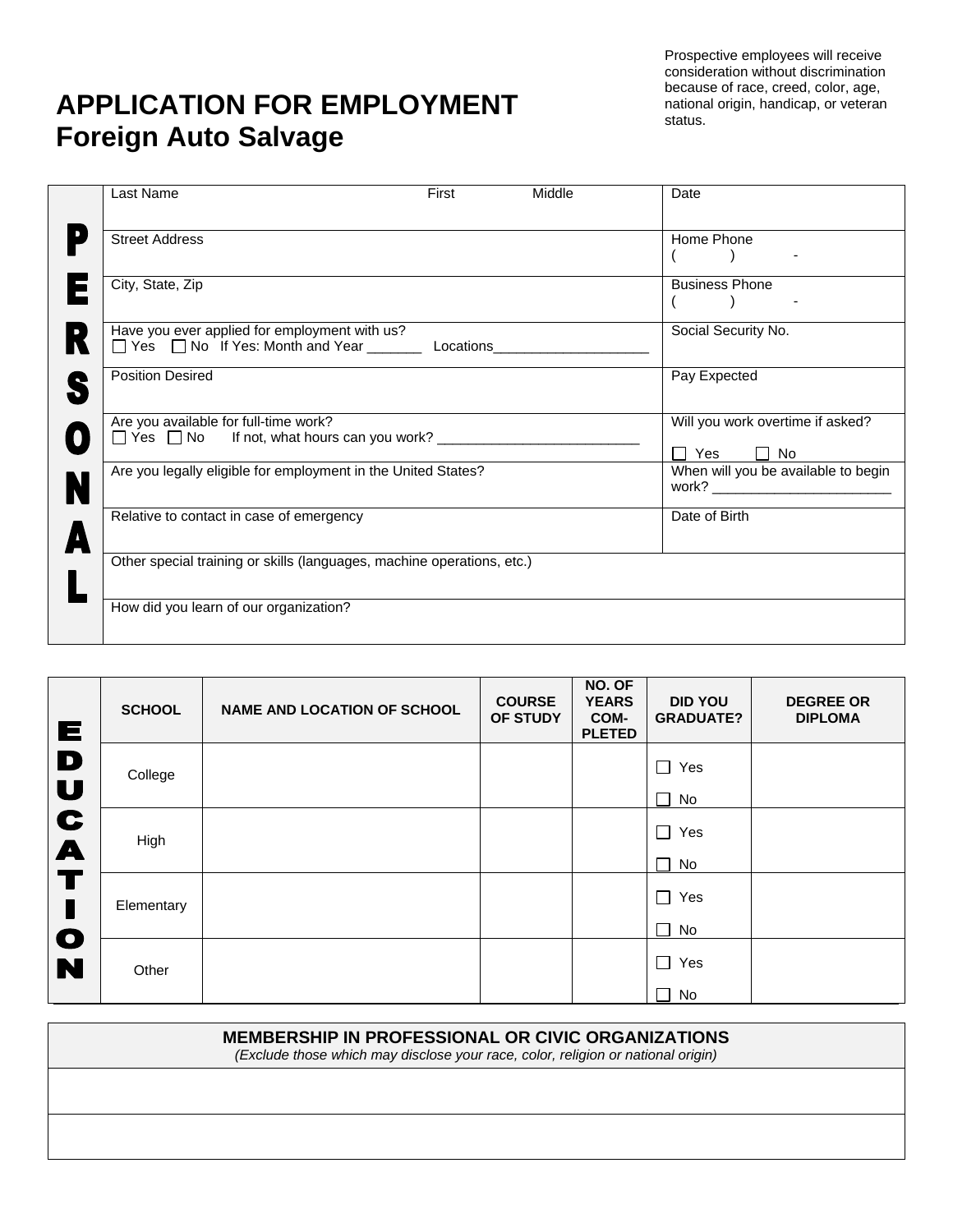| <b>EMPLOYMENT</b> | Please give accurate, complete, full-time<br>and part-time employment record. Start<br>with present or most recent employer. |
|-------------------|------------------------------------------------------------------------------------------------------------------------------|
|                   |                                                                                                                              |

|  | Company Name                            | Telephone                       |      |  |  |
|--|-----------------------------------------|---------------------------------|------|--|--|
|  |                                         |                                 |      |  |  |
|  | Address                                 | Employed (state Month and Year) |      |  |  |
|  |                                         | From                            | Tο   |  |  |
|  | Name of Supervisor                      | Weekly Pay                      |      |  |  |
|  |                                         | <b>Start</b>                    | Last |  |  |
|  | State Job Title and Describe Your Work: | Reason for Leaving              |      |  |  |
|  |                                         |                                 |      |  |  |
|  |                                         |                                 |      |  |  |

|  | Company Name                            | Telephone                       |  |  |  |
|--|-----------------------------------------|---------------------------------|--|--|--|
|  |                                         | -                               |  |  |  |
|  | Address                                 | Employed (state Month and Year) |  |  |  |
|  |                                         | From<br>To                      |  |  |  |
|  | Name of Supervisor                      | <b>Weekly Pay</b>               |  |  |  |
|  |                                         | Start<br>Last                   |  |  |  |
|  | State Job Title and Describe Your Work: | Reason for Leaving              |  |  |  |
|  |                                         |                                 |  |  |  |
|  |                                         |                                 |  |  |  |

| ⌒ | Company Name                            | Telephone                       |  |  |  |
|---|-----------------------------------------|---------------------------------|--|--|--|
|   |                                         | -                               |  |  |  |
|   | Address                                 | Employed (state Month and Year) |  |  |  |
|   |                                         | From<br>Т٥                      |  |  |  |
|   | Name of Supervisor                      | <b>Weekly Pay</b>               |  |  |  |
|   |                                         | <b>Start</b><br>Last            |  |  |  |
|   | State Job Title and Describe Your Work: | Reason for Leaving              |  |  |  |
|   |                                         |                                 |  |  |  |
|   |                                         |                                 |  |  |  |

|  | Company Name                            | Telephone                       |  |  |  |
|--|-----------------------------------------|---------------------------------|--|--|--|
|  |                                         | -                               |  |  |  |
|  | Address                                 | Employed (state Month and Year) |  |  |  |
|  |                                         | From<br>To                      |  |  |  |
|  | Name of Supervisor                      | Weekly Pay                      |  |  |  |
|  |                                         | Start<br>Last                   |  |  |  |
|  | State Job Title and Describe Your Work: | Reason for Leaving              |  |  |  |
|  |                                         |                                 |  |  |  |
|  |                                         |                                 |  |  |  |

| ς | Company Name                            | Telephone                                          |  |  |  |
|---|-----------------------------------------|----------------------------------------------------|--|--|--|
|   | Address                                 | -<br>Employed (state Month and Year)<br>From<br>To |  |  |  |
|   | Name of Supervisor                      | <b>Weekly Pay</b><br>Start<br>Last                 |  |  |  |
|   | State Job Title and Describe Your Work: | Reason for Leaving                                 |  |  |  |

We may contact the employers listed above unless listed below: